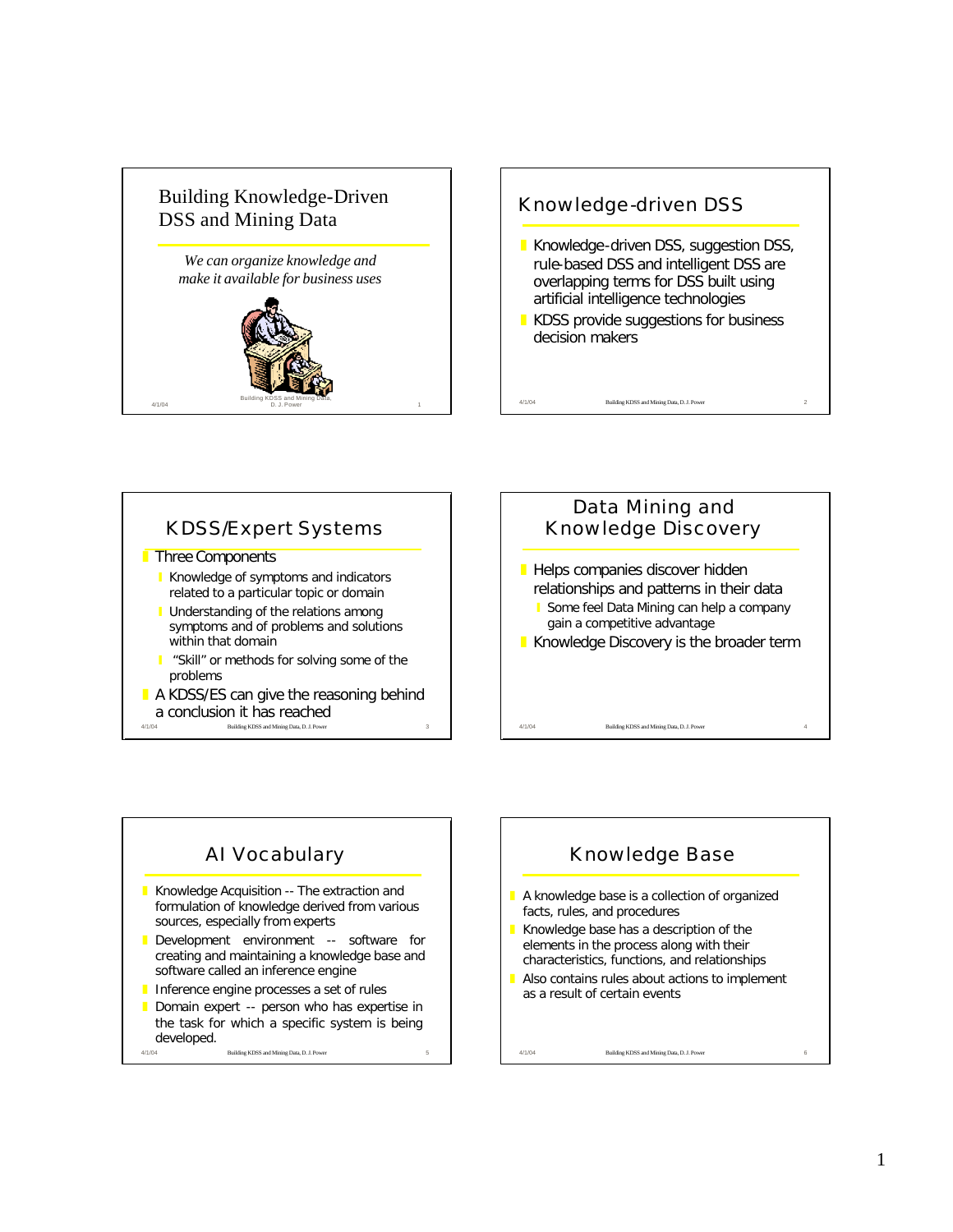







- Involves a development team and a domain expert creating a knowledge base for a target user group
	- **Vaterman proposed a widely accepted** approach:
		- Identification of domain
		- **Conceptualization**
		- **Formalization**
		- **I** Implementation
	- **I** Testing

4/1/04 Building KDSS and Mining Data, D. J. Power 11



4/1/04 Building KDSS and Mining Data, D. J. Power 12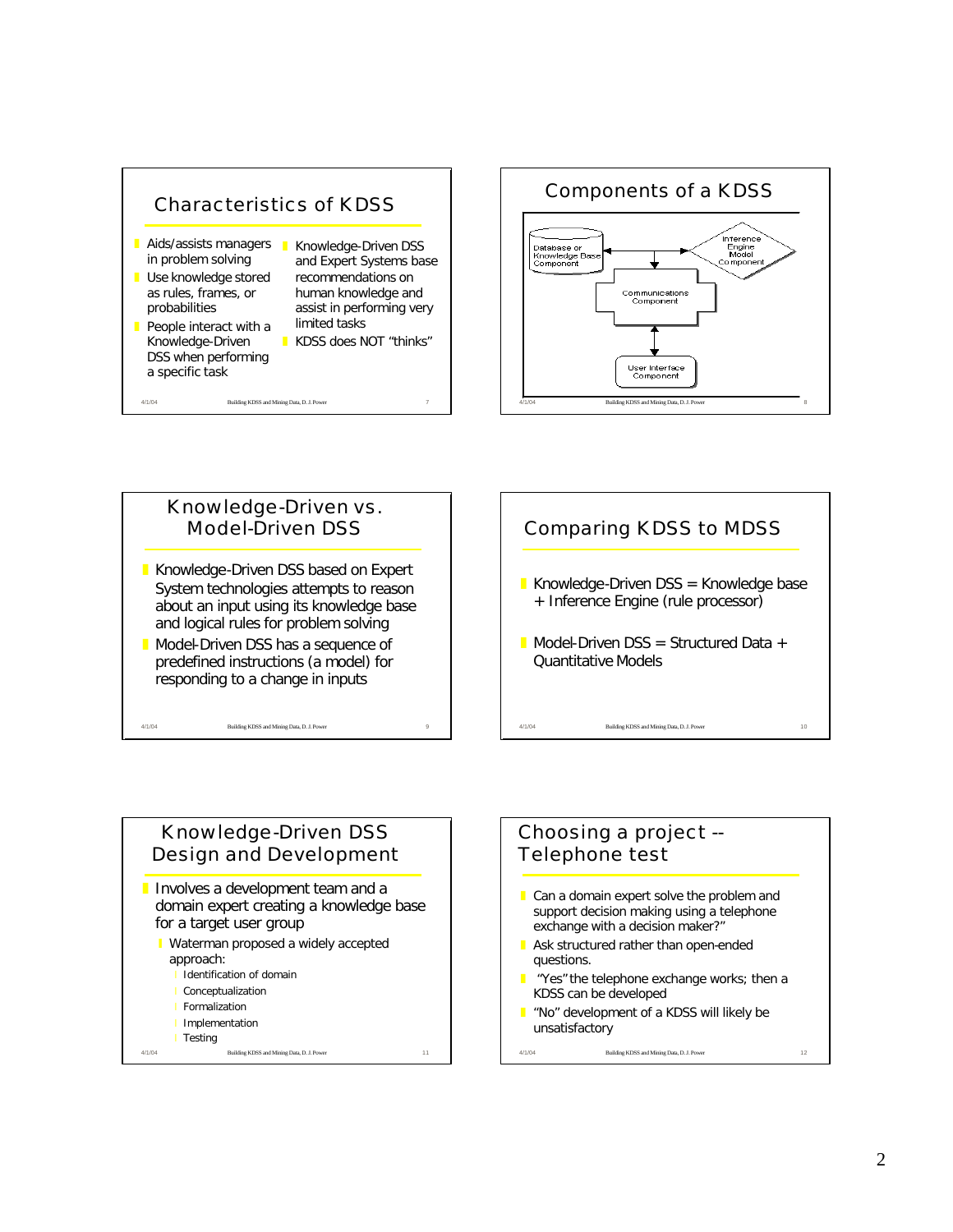